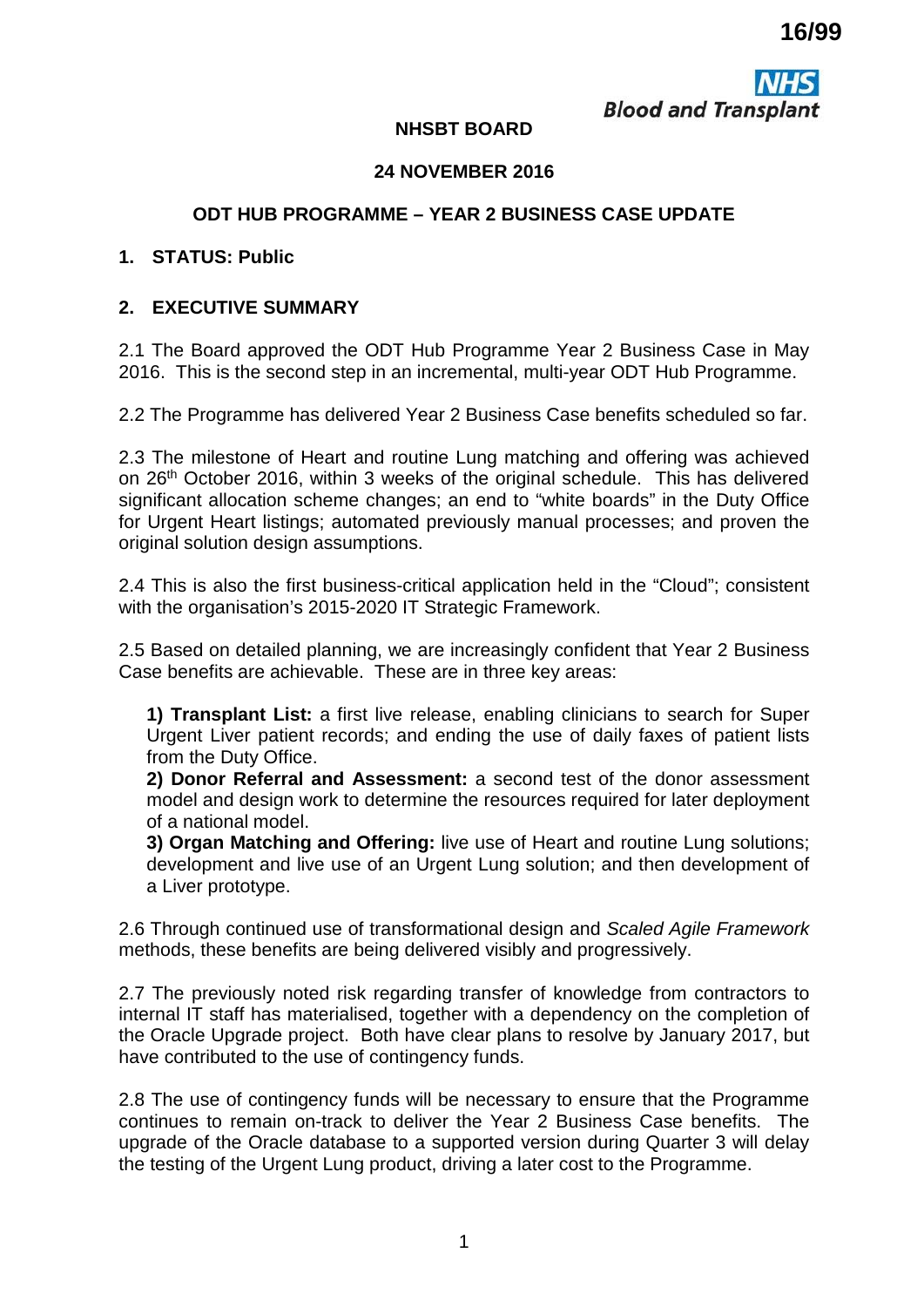2.9 There are increasing risks to the ODT Hub Programme, as a result of dependencies shared with the Core Systems Modernisation Programme. The main risks are that key software products and common data models are later than planned – including the "CRM" IT platform used for our Transplant List.

2.10 To continue to be successful, progress must accelerate with these necessary enabling developments. The earlier these are resolved, the more likely we are to achieve full benefits.

2.11 The estimated cost of Year 2 activities is unchanged at £2.6m. The Programme will request the use of £0.5m contingency funds, within this overall budget.

# **3. ACTION REQUESTED**

3.1 The Board is asked to NOTE the content of this update, including the expected expenditure of £2.6m (of which £0.5m is contingency) and the dependency on delivery of "CRM" platform preparation by the Core Systems Modernisation Programme.

# **4. PROGRAMME BACKGROUND**

4.1 The transformation of the Duty Office into a Hub is key to ODT reaching its *Taking Organ Transplantation to 2020* strategic vision. The Duty Office, Information Services and Organ Donation and Nursing will be drawn closer together through the use of integrated systems. Those who work in donor and patient environments will be better able focus on the core of their work. Together, these developments will support the increase in donation and transplant activity in a much more controlled and effective manner.

4.2 The vision is for an ODT Hub, serving as a 24-hour operations centre for all organ donation and transplantation activity happening in the United Kingdom. It will receive all organ and tissue referrals from UK hospitals and control and mobilise all resources that NHSBT directly controls needed to deliver a successful organ transplant (i.e. excluding ITU, theatres, surgeons).

4.3 The overall objectives of the ODT Hub Programme to 2020 are to:

- Design and implement an integrated Service that supports world-class Organ Donation, Transplantation and Follow-up in the UK;
- with a clinically led 24/7 operational Hub at its core and:
- renewed technology as its foundation.

4.5 The Programme was initiated in October 2015 and delivery began during January 2016. Delivery timelines were initially determined by the Platform Selection project, which procured the two key IT platforms.

4.6 In the period before the ODT Hub is fully operational, the existing Duty Office is continuing its programme of incremental improvements including: a new clinical leadership structure, Lean-based improvements to processes and tactical IT and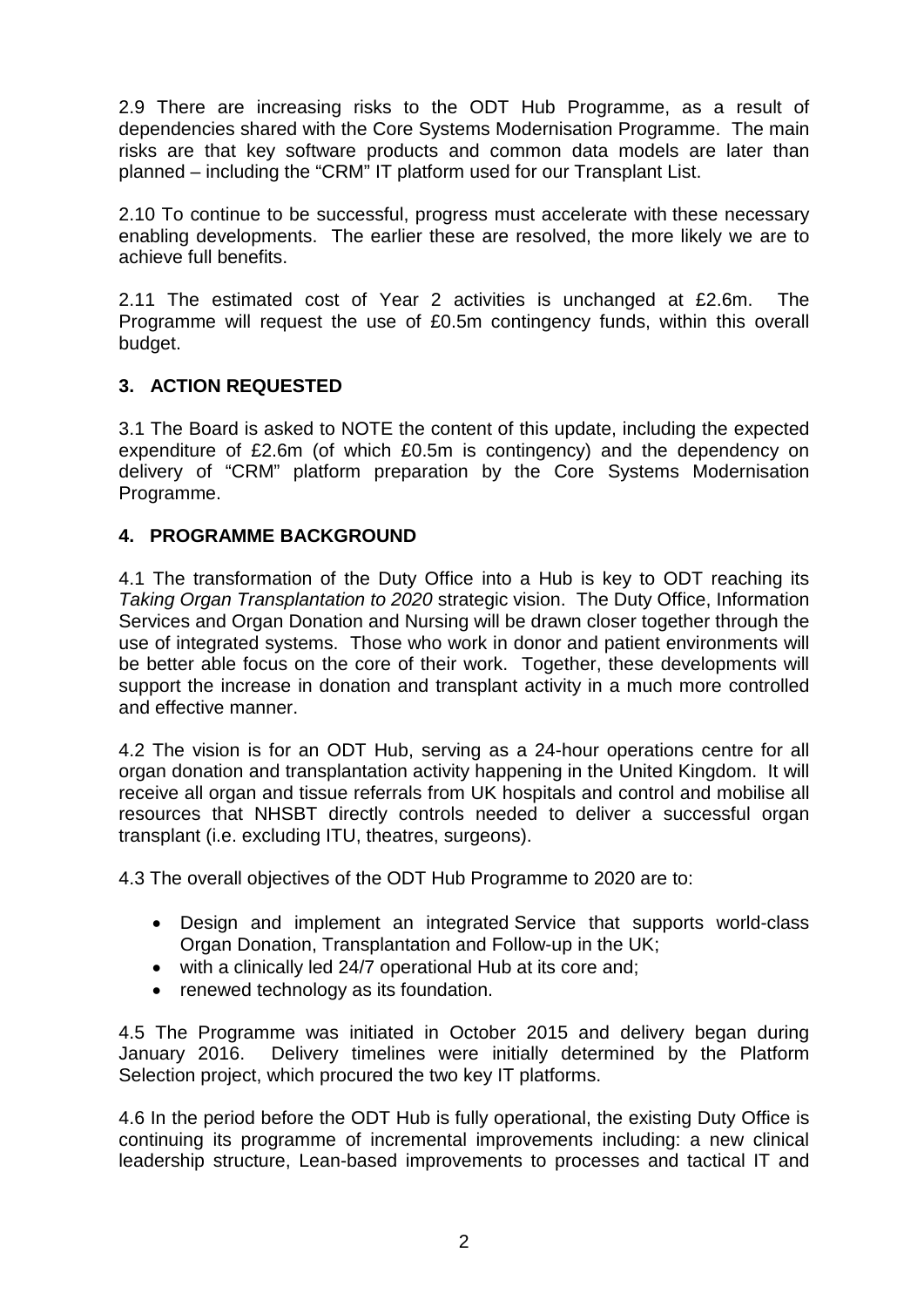operating changes (including the trial of case management and eliminating manual processes). These changes are all consistent with the vision for the ODT Hub.

4.7 The proposed timetable for full delivery by 2020 is contingent on successful procurement and deployment of corporate IT platforms and other resources (notably ICT, Quality and Communications) being available. It is supported by – and closely aligned to – the overall IT Strategic Framework and the Core Systems Modernisation Programme.

# **5. PROGRAMME ACHIEVEMENT AND PLANNING FOR 2016/17**

5.1 Compared to the Year 2 business case; there have been no changes in scope to date.

5.2 The first organ Matching & Offering product is now in live use. The new Heart and Routine Lung scheme shows that it is possible to integrate new processes and the new IT platform into the existing NTxD system. Depending on the donor and recipient, at least 20 human process steps have been automated; making the process safer, simpler and more supportive.

|                                                                           | Q <sub>2</sub>                   | Q <sub>3</sub>    | Q <sub>4</sub>                         |
|---------------------------------------------------------------------------|----------------------------------|-------------------|----------------------------------------|
| <b>Transplant List</b>                                                    | <b>Proof of</b><br><b>Design</b> | <b>Develop</b>    | <b>Develop</b>                         |
| <b>Donor Referral: Central Referral</b>                                   | <b>Design</b>                    | <b>Develop</b>    | <b>Develop</b>                         |
| Prototype                                                                 |                                  |                   | <b>Prep</b><br>for<br><b>Live Test</b> |
|                                                                           | <b>Transition</b>                |                   |                                        |
| <b>Matching and Offering: Heart and</b><br><b>Routine Lung</b>            | Service                          |                   |                                        |
|                                                                           | <b>Starts</b>                    |                   |                                        |
|                                                                           | <b>Develop</b>                   | <b>Transition</b> |                                        |
| <b>Matching and Offering: Urgent Lung</b>                                 |                                  | Service           |                                        |
|                                                                           |                                  | <b>Starts</b>     |                                        |
| Matching and Offering: Liver /<br>Intestinal                              |                                  | Design            | <b>Develop</b>                         |
| <b>Matching and Offering: Optimise</b><br>Offering Process for all organs | <b>Ongoing Improvement</b>       |                   |                                        |

5.3 The Year 2 Business Case contained the following plan for 2016/17:

5.4 A detailed re-assessment has resulted in a revised plan, below:

|                                                      | Q <sub>2</sub>            | Q <sub>3</sub> | Q <sub>4</sub>                                |
|------------------------------------------------------|---------------------------|----------------|-----------------------------------------------|
| <b>Transplant List</b>                               | <b>Proof of</b><br>Design | <b>Develop</b> | <b>Transition</b><br>Service<br><b>Starts</b> |
| <b>Donor Referral: Central Referral</b><br>Prototype | <b>Design</b>             | <b>Develop</b> | <b>Develop</b><br>Live Test                   |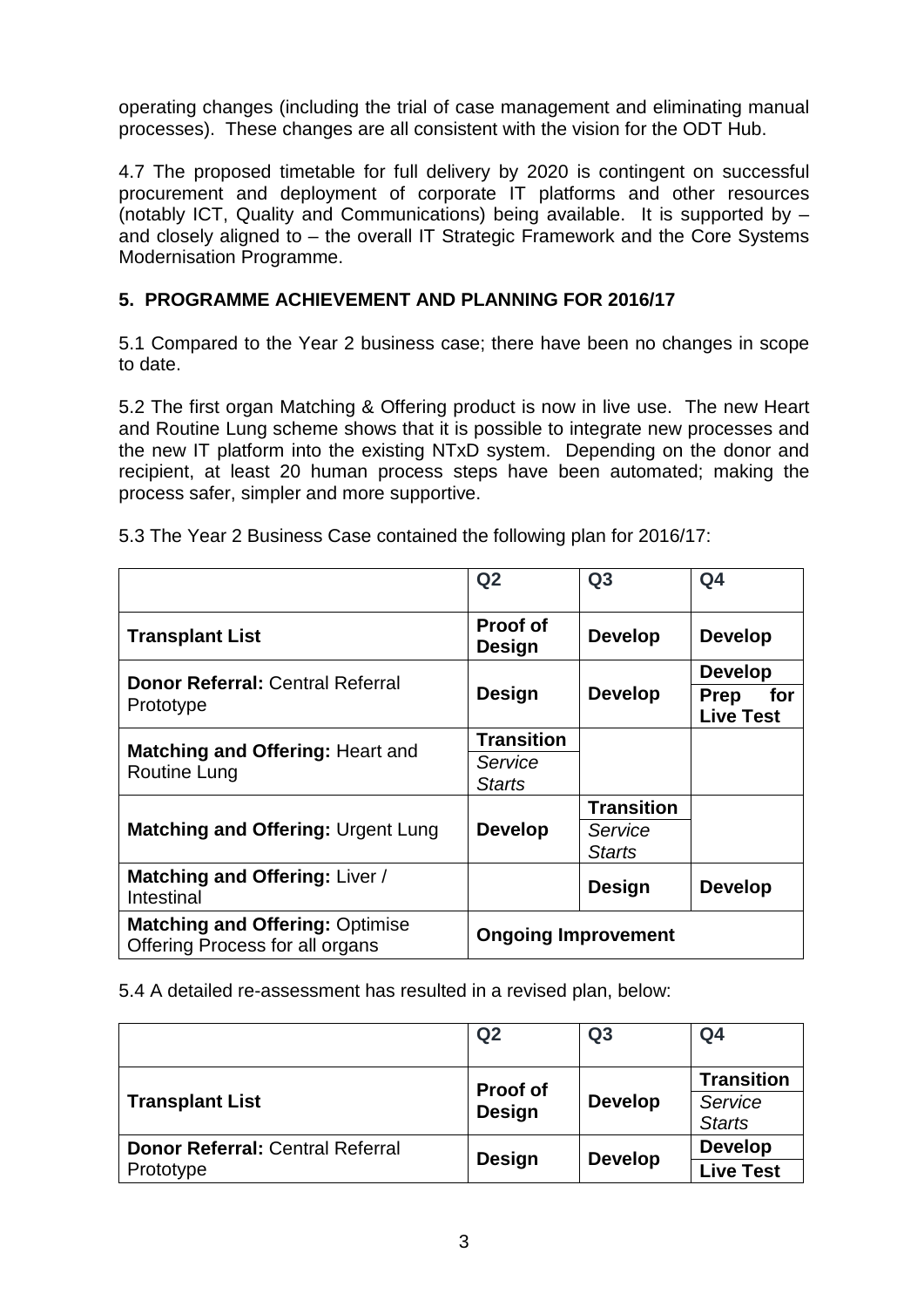| <b>Matching and Offering: Heart and</b><br>Routine Lung                   | <b>Transition</b>          | Service<br><b>Starts</b> |                          |
|---------------------------------------------------------------------------|----------------------------|--------------------------|--------------------------|
| <b>Matching and Offering: Urgent Lung</b>                                 | <b>Develop</b>             | <b>Transition</b>        | Service<br><b>Starts</b> |
| <b>Matching and Offering: Liver</b>                                       |                            | <b>Design</b>            | <b>Develop</b>           |
| <b>Matching and Offering: Optimise</b><br>Offering Process for all organs | <b>Ongoing Improvement</b> |                          |                          |

5.5 The main changes are:

**1) Transplant List:** an enhancement to a full, live release enabling clinicians to search for Super Urgent Liver patient records; ending the use of daily faxes of lists from the Duty Office. There is a critical dependency on the readiness of the "CRM" platform, which is being prepared by the Core Systems Modernisation Programme.

### **2) Donor Referral and Assessment:** no change;

**3) Organ Matching and Offering:** live use of Heart and routine Lung solutions is now achieved. The development of an Urgent Lung solution is underway, but live release is delayed by 3 months due to the use of testing resources by the Oracle Upgrade project. Based on clinical advice, Liver development will begin as scheduled - but will be developed alone rather than in parallel with Intestinal.

5.6 Other key activities during Year 2 support the transformation required to safely transition these products into live use. These include the preparation of some key enabling IT architecture.

5.7 Key lessons learned during Year 2 to date relate to the use of Scaled Agile methods. The Programme oversaw the organisation's first use of Scaled Agile earlier in 2016, which has been generally experienced as a positive challenge to work structures and as the enabler of faster, more customer-focused development.

5.8 The Programme has learned that, through assessment under the Scaled Agile framework, it may be more efficient to bring forward some developments to the initial delay of others. This is balanced against knowledge that the more challenging work packages must not be avoided until the end of activities.

5.9 The Programme also gained experience in using external (corporately-secured) resources, new IT platforms and stakeholder engagement. These lessons are incorporated in revised Year 2 planning and are influencing the preparation of the Year 3 Business Case.

# **6. CAPACITY & CAPABILITY TO DELIVER YEAR 2**

6.1 The Programme has revised its detailed resource plan for Year 2 through working closely with Business Owners and supporting functions. This is available separately upon request.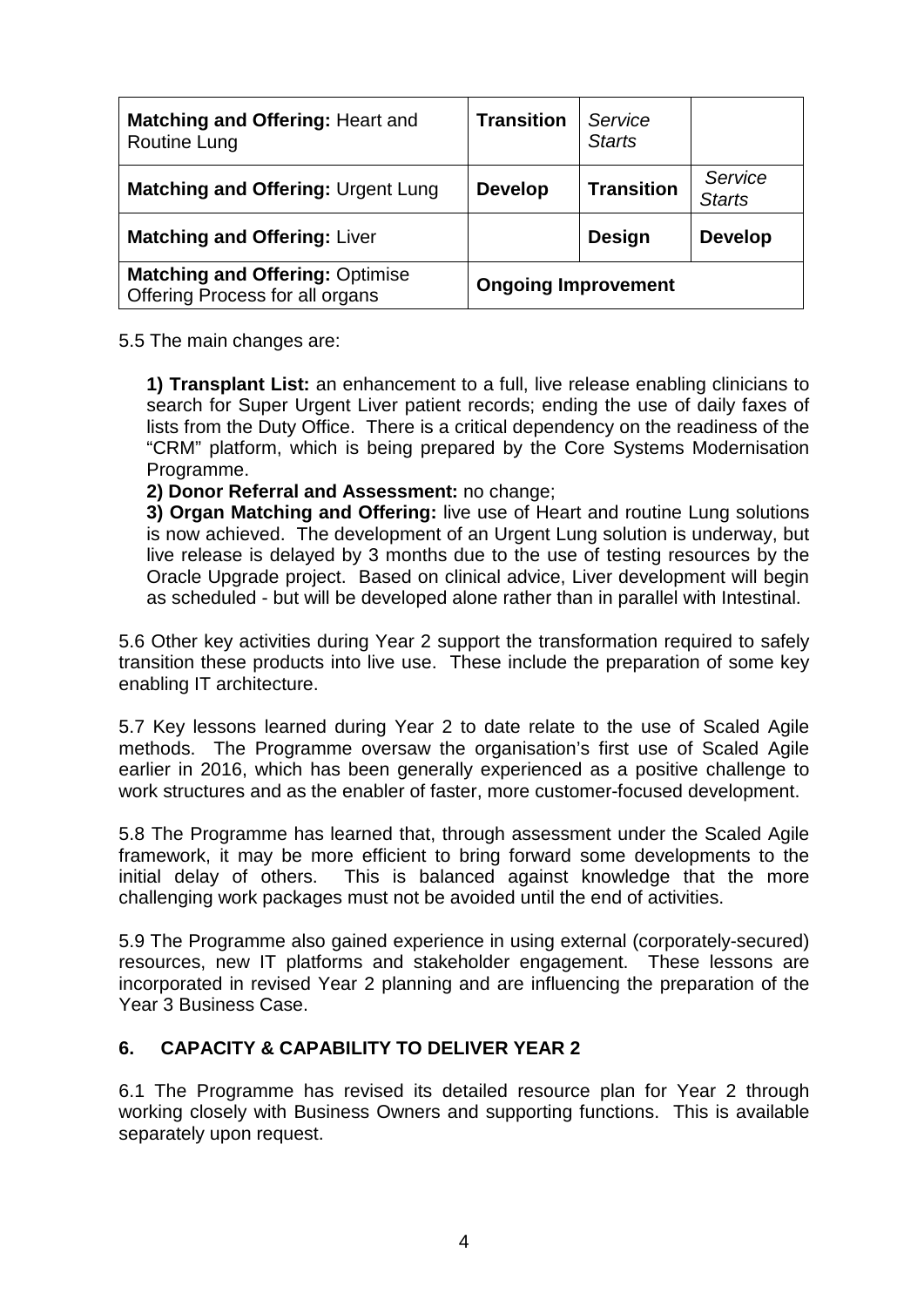6.2 The Programme has estimated that it does have the capacity and capability to deliver remaining Year 2 activities. This plan assumes that the required levels of resourcing and skills are met and that scope and priorities are controlled.

6.3 Key resource assumptions for the remainder of 2016/17 include:

- Where a Year 2 role is filled with a named resource that the current incumbent continues in that role;
- Work is generally undertaken from the Stoke Gifford site;
- Changes of work priority will be subject to Programme governance and any changes to scope will need to be subject to higher governance;
- Some enabling IT architectural work is funded by the Core Systems Modernisation Programme - but that key ODT Hub Programme requirements are considered through shared governance;
- An Automated Testing tool is made available to accelerate testing, reduce dependency on manual testing and speed up delivery timelines. This also supports the ability of the Programme to work on parallel changes and enables the Programme to take on more complexity and to reduce risk likelihood.

6.4 Where an external resource is appointed to address an ongoing need, it is assumed that:

- A measurable knowledge transfer plan is in place to facilitate that knowledge transfer to an appropriate permanent member of staff within 6 months
- If an external resource needs to be removed, then knowledge transfer replanning will take place.

6.5 The Board is asked to note the dependency on the Core System Modernisation Programme; notably its preparation of the "CRM" platform. This is detailed further in Section 10 (Risk).

# **7. IMPACT ON STAKEHOLDERS & STAFF**

7.1 During the remainder of 2016-17, the overall impact for staff is expected to be safer and simpler ways of working.

7.2 Engagement and communication activities are being provided to ODT staff and external stakeholders through a communication plan. This is being activated on an activity-by-activity basis, such to Heart and Lung communities on release of changes to these allocation schemes.

7.3 The key stakeholders involved in refining the vision for the ODT Hub and a programme for its delivery in Year 3 (2017/18) are listed in an Appendix, available on request.

### **8. FINANCIAL COSTS**

8.1 Funds of £2.6m requested will be utilised in the period between July 2016 and March 2017. This is likely to include the use of budgeted £0.5m contingency costs.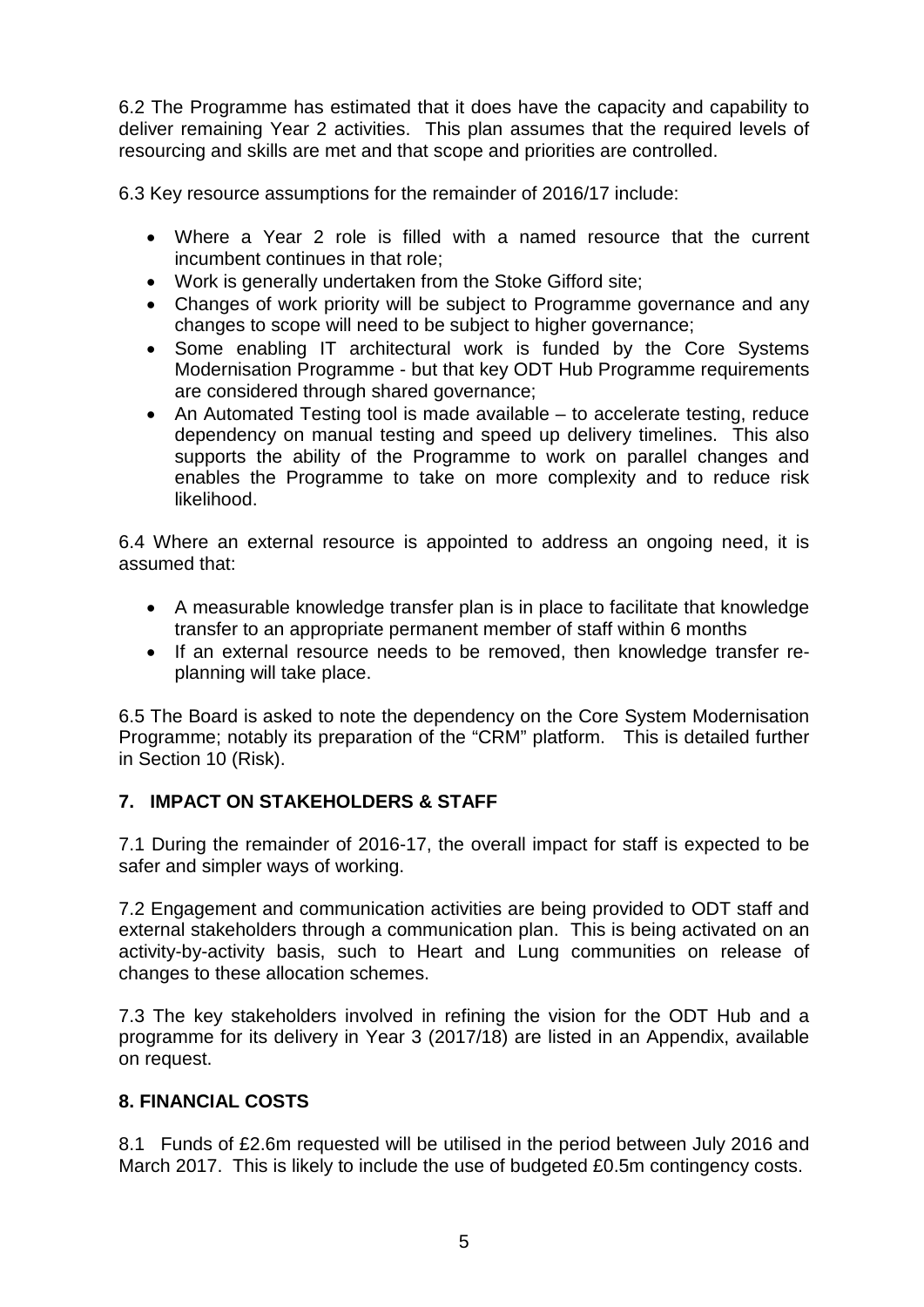8.2 The table below provides an updated breakdown of the costs associated with delivering Year 2 activities, including contingency:

|                    | <b>Plan</b> | <b>Forecast</b> | <b>Variance</b> |
|--------------------|-------------|-----------------|-----------------|
|                    | £'000s      | £'000s          | £'000s          |
| <b>Non</b>         |             |                 |                 |
| <b>Recurrent</b>   | 1,890       | 2,021           | $-131$          |
| <b>Recurrent</b>   | 173         | 173             |                 |
| <b>Contingency</b> |             |                 |                 |
| (NR)               | 516         | 162             | 353             |
| Total              | 2,579       | 2,356           | 223             |

8.3 Compared to the Year 2 Business Case forecast, additional costs of £0.7m have been identified so far, offset by reductions of £0.5m.

8.4 These costs comprise additional training to support Knowledge Transfer for internal IT staff; IT contractor costs (including those related to the impact of the Oracle Upgrade project); and additional "pre-production" environments for the BPMS IT platform:

| Costs above Year 2 Business Case     | £'000s | Reason                         |
|--------------------------------------|--------|--------------------------------|
| plan:                                |        |                                |
| <b>Additional SQL developers</b>     | 243    | Instead of ODM cost (below)    |
| Additional test manager (contractor) | 155    | No internal resource available |
| Configuration manager                | 97     | Costs were assumed to be       |
| <b>Business Analyst</b>              | 65     | funded elsewhere, but later    |
| <b>CRM Solution Architect</b>        | 81     | absorbed into Hub              |
| Internal - QA Ops Lead / Statistics  | 62     | Programme                      |
| Other: 24/7 support / Environments   | 92     | Late requirements              |
|                                      |        |                                |
| <b>Total Additional Pressures</b>    | 797    |                                |
|                                      |        |                                |
| <b>Cost reductions against plan:</b> |        |                                |
| <b>ODM Developers</b>                | 152    | Offsets SQL costs (above)      |
| <b>CRM</b> costs not incurred        | 136    | IT platform not ready          |
| <b>Technical Analysts</b>            | 63     | Resources not required, as a   |
| <b>Solution Architect</b>            | 32     | result of additional costs     |
| <b>Transition Test Lead</b>          | 45     | incurred above                 |
| Architecture                         | 28     |                                |
| Other                                | 48     |                                |
| Contingency                          | 516    |                                |
|                                      | 1,020  |                                |
|                                      |        |                                |
| <b>Net Position (under spend)</b>    | 223    |                                |

8.5 The current forecast suggests a full year expenditure of £2.3m. Recognising the risks described in Section 10, the Programme recommends a forecast of £2.6m (incurring further £0.3m contingency).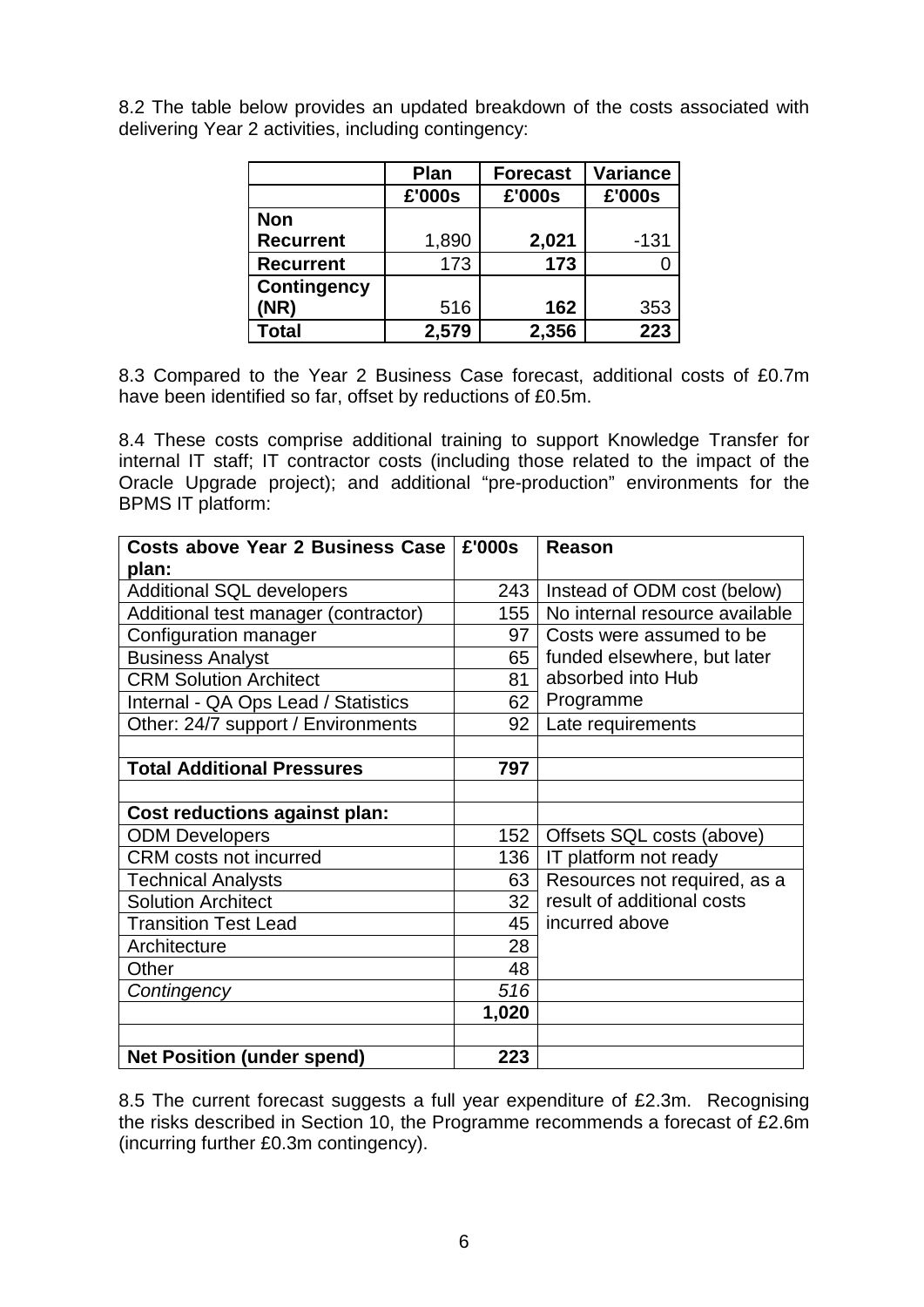8.6 A full breakdown of costs and assumptions is available separately upon request.

# **9. GOVERNANCE & COMMUNICATION**

9.1 The Programme will continue to report via a Programme Board, the ODT Change Portfolio Board and then to the NHSBT Transformation Portfolio Board. The Programme remains structured into three main components: Transformation (defining the change); Solution Design (developing the change artefacts); and Transition (embedding the change into live operations).

9.2 A review of Programme Governance has resulted in the creation of a Transformation Design Board; to better co-ordinate the various transformation workstreams. This group will also be responsible for developing the Year 3 business case.

9.3 Communications and Engagement Plan has been updated to provide direction, clarity and purpose to the communications activities during the life of the Programme. The model for communications has been revised during Year 2 and outputs from the Programme are visible. These include a range of communications materials, an overall Clinical Reference Group and a Donor Assessment Group.

9.4 During 2016/17, further Clinical Reference Group(s) will be established to provide specialist input and guidance. This will include a further Group for Liver at minimum.

9.5 The OGC Gateway process is currently employed to assess NHSBT programmes at key points in their lifecycle. However, the Programme's budget also includes a sum set aside for an independent assurance exercise during 2016/17.

### **10. RISKS**

10.1 Programme-level risks with a mitigated risk score of 10 or above are listed below, with a focus on those with relevance during the remainder of 2016/17:

| <b>Risk Description</b>                                                                   | <b>Impact</b> | Likelihood | <b>Mitigated</b><br><b>Score</b> | <b>Mitigation</b>                                                                                                                                                      |
|-------------------------------------------------------------------------------------------|---------------|------------|----------------------------------|------------------------------------------------------------------------------------------------------------------------------------------------------------------------|
| Cross-programme<br>dependencies<br>(notably CSM)<br>change the rate of<br>progress        | 4             | 4          | 16                               | Close engagement and<br>planning with Core<br><b>Systems Modernisation;</b><br>Co-ordinated planning for<br>CRM development in<br>shared settings (if<br>appropriate). |
| The resources<br>required to develop<br>and use new IT<br>platforms are<br>underestimated | 4             | 3          | $12 \overline{ }$                | More detailed plans are<br>based on delivery<br>experience during Year 1;<br>Close engagement and<br>planning across the                                               |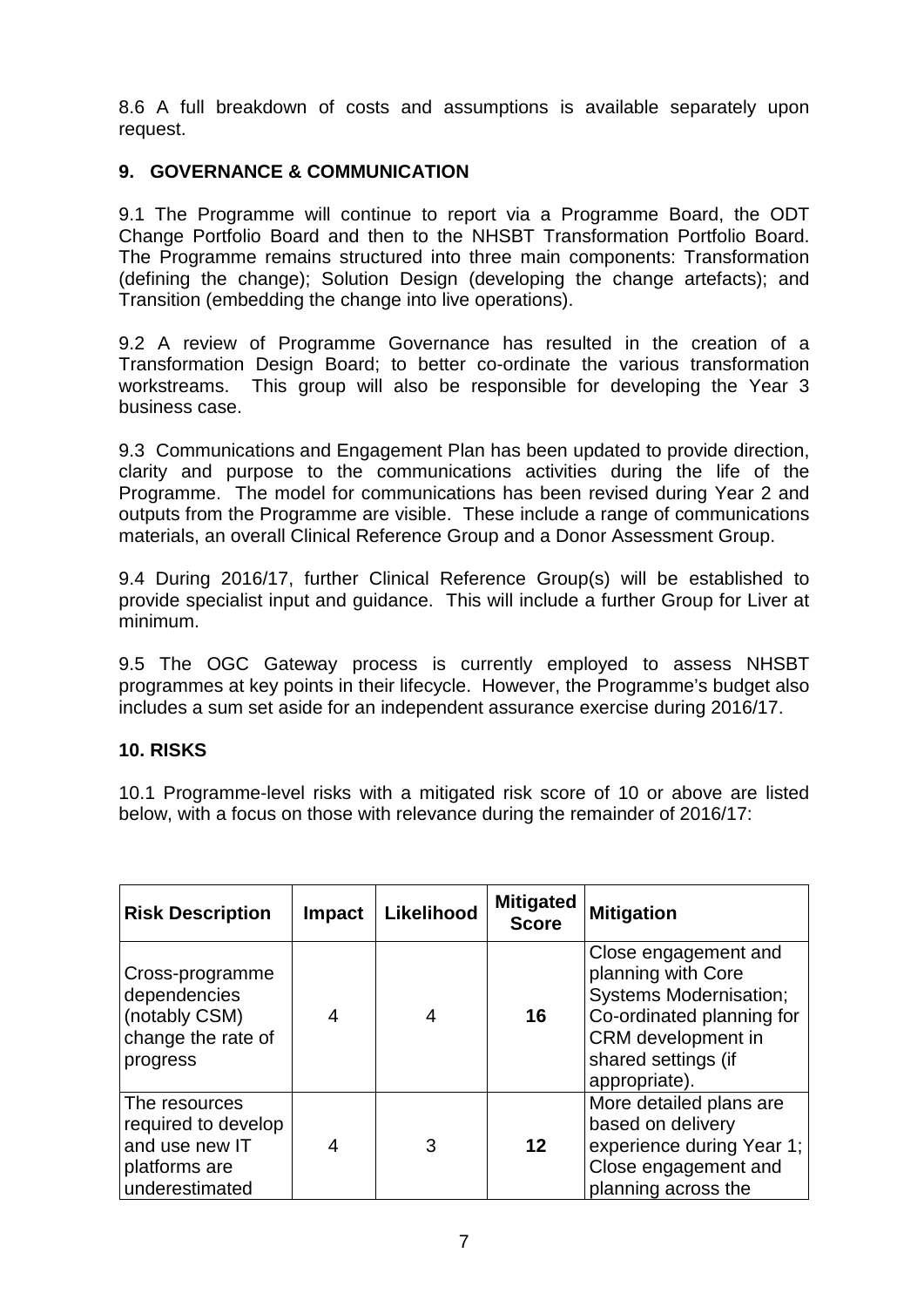|                                                                                 |                          |   |    | Programme.                                                                                                                                                                                                                                                                                                                                         |
|---------------------------------------------------------------------------------|--------------------------|---|----|----------------------------------------------------------------------------------------------------------------------------------------------------------------------------------------------------------------------------------------------------------------------------------------------------------------------------------------------------|
| Failure to appoint<br>the right capacity<br>and capability to<br>the programme  | $\overline{\mathcal{L}}$ | 3 | 12 | Commitment up-front to<br>resource skills and levels;<br>Using contractors where<br><b>NHSBT</b> skills are less<br>mature or do not yet<br>exist; Deployment of<br>enough developer<br>resources to take on<br>changes to NTxD and to<br>receive knowledge<br>transfer;<br>Backfill or recruitment to<br>allow involvement of key<br>NHSBT staff. |
| Knowledge transfer<br>from external IT<br>contractors does<br>not take place    | $\overline{4}$           | 3 | 12 | Ensure NHSBT staff own<br>and lead the Programme;<br>Developing a plan for and<br>tracking the transfer of<br>knowledge to ICT staff;<br>Using suppliers to<br>enhance capability in the<br>short term.                                                                                                                                            |
| Delivering<br>transformation and<br>existing operational<br>services            | $\overline{4}$           | 3 | 12 | Ensuring that dedicated<br>roles are put in place<br>where required (funded<br>by Programme); or<br>otherwise backfilled                                                                                                                                                                                                                           |
| Buy-in and<br>engagement of<br>stakeholder groups                               | 4                        | 3 | 12 | Early communications<br>and engagement<br>activities; Ensure<br>involvement of key<br>individuals to ensure<br>communication and<br>impact to wider groups is<br>understood                                                                                                                                                                        |
| Failure to appoint<br>appropriate<br>suppliers to deliver<br>to time and budget | $\overline{4}$           | 3 | 12 | Clear statements of work;<br>ensure any procurement<br>requirements are clearly<br>detailed, ahead of<br>contracting.                                                                                                                                                                                                                              |
| Disruption to<br>operations                                                     | 5                        | 2 | 10 | Minimum standards will<br>be met before<br>implementation occurs,<br>through testing and<br>planning; A focused<br><b>Transition Team has</b><br>been appointed to<br>integrate changes with<br>operational teams.                                                                                                                                 |